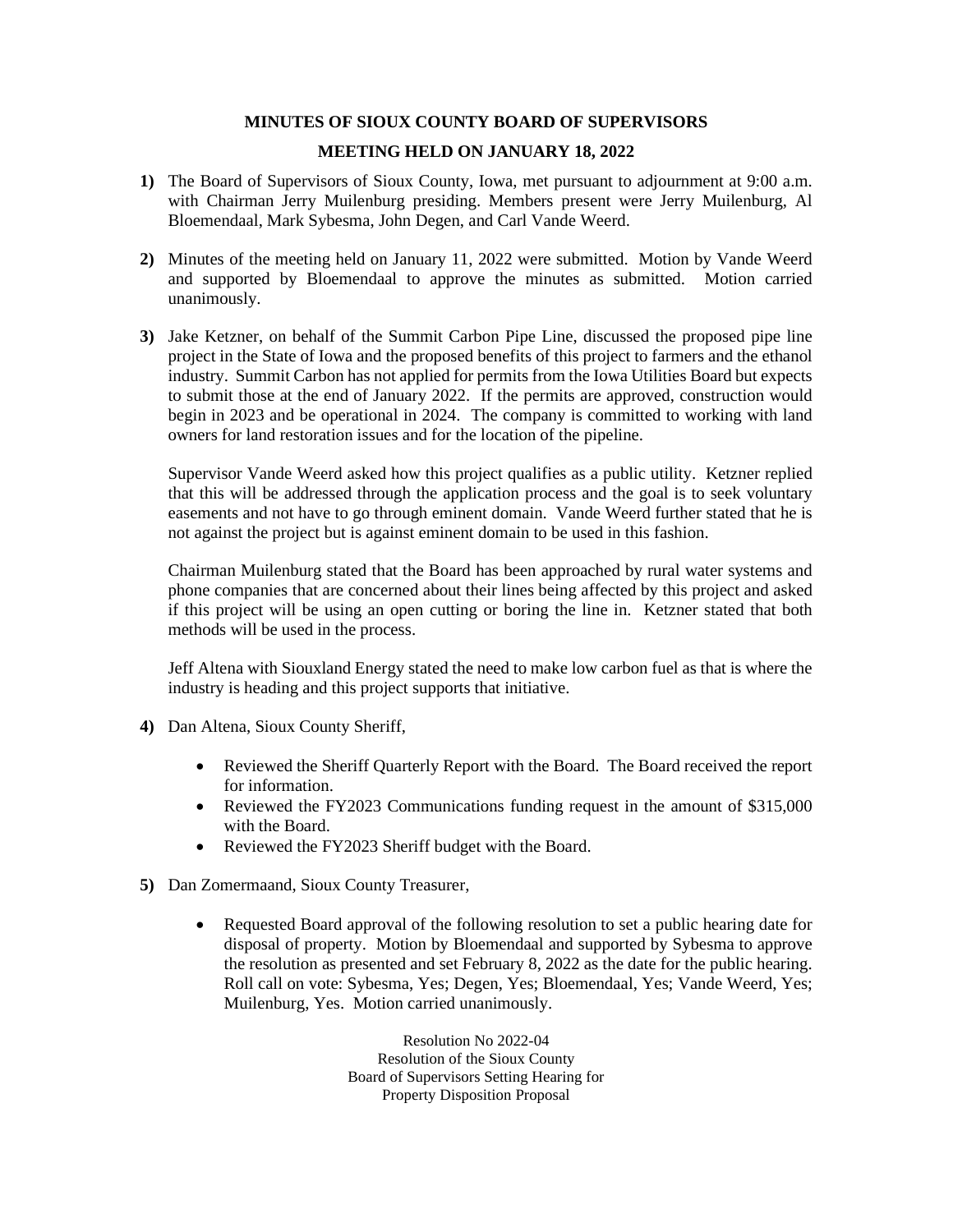WHEREAS, the county has an interest in certain real properties legally described as:

- 1. All that part of the 100 foot wide abandoned right of way of the former Chicago, Milwaukee, St. Paul and Pacific Railroad Company located in the Northwest Quarter of the Southeast Quarter (NW¼SE¼) of Section 26, Township 97 North, Range 46 West, Sioux County, Iowa.
- 2. All that part of the 100 foot wide abandoned right of way of the former Chicago, Milwaukee, St. Paul and Pacific Railroad Company located in the Northwest Quarter of the Southwest Quarter (NW¼SW¼) of Section 29, Township 97 North, Range 44 West, Sioux County, Iowa.
- 3. All that part of the 100 foot wide abandoned right of way of the former Chicago, Milwaukee, St. Paul and Pacific Railroad Company located in the Northeast Quarter of the Southwest Quarter (NE¼SW¼) of Section 29, Township 97 North, Range 44 West, Sioux County, Iowa.
- 4. A parcel of land located in Lot Three (3), Block Eleven (11), Western Town Lot Company's First Addition to the City of Hawarden, Iowa, a/k/a PARCEL # 1902127004.
- 5. A parcel of land located in the NE 1/4 of Section 33, T94N, R48W of the 5<sup>th</sup> P.M., Sioux County, Iowa, as shown on the Property Plat recorded in Book 1977, Page 2836 in the Sioux County Recorder's Office further described as follows:

Commencing at the NE corner of said Section 33; thence due west 1656.9 feet along the north line of the NE ¼ of said Section 33 to the point of beginning; thence continuing due west 70.0 feet along the north line of the NE ¼ of said Section 33; thence southerly 237.3 feet along a 5650.0 foot radius curve concave easterly having a long chord of 237.3 feet and bearing S0°- 21' E; thence S1°-33'E 693.6 feet; thence N88°-27'E 400.0 feet; thence N1°-33'W 500.7 feet; thence N38°-44 ½' W 537.7 feet to the point of beginning. Said parcel contains 6.93 acres, more or less.

6. One square acre of land in the Northwest corner of the Northwest Quarter (NW ¼) of the Northwest Quarter (NW ¼) of Section Thirty-Six (36), Township Ninety-Four (94) North, Range Forty-Eight (48) West of the 5<sup>th</sup> P.M., as conveyed by Deed recorded in Book 35 Page 204, subject to public highways.

WHEREAS, the county is desirous of disposing of its interest in the above legally described properties pursuant to Code of Iowa Section 331.361;

WHEREAS, the county should sell the properties by holding a public sale and selling to the highest bidder;

THEREFORE, BE IT RESOLVED by the Sioux County Board of Supervisors:

That a public hearing pursuant to Code of Iowa Section 331.36 (2) is hereby set for the  $8<sup>th</sup>$  day of February, 2022 to establish a date, time, and place for public sale of the properties. The County Auditor shall publish notice of the hearing and copy of this resolution in accordance with Code of Iowa Section 331.305.

PASSED AND APPROVED this 18<sup>th</sup> day of January, 2022.

/s/Jerry Muilenburg Chairman, Board of Supervisors

ATTEST: /s/Ryan Dokter, Sioux County Auditor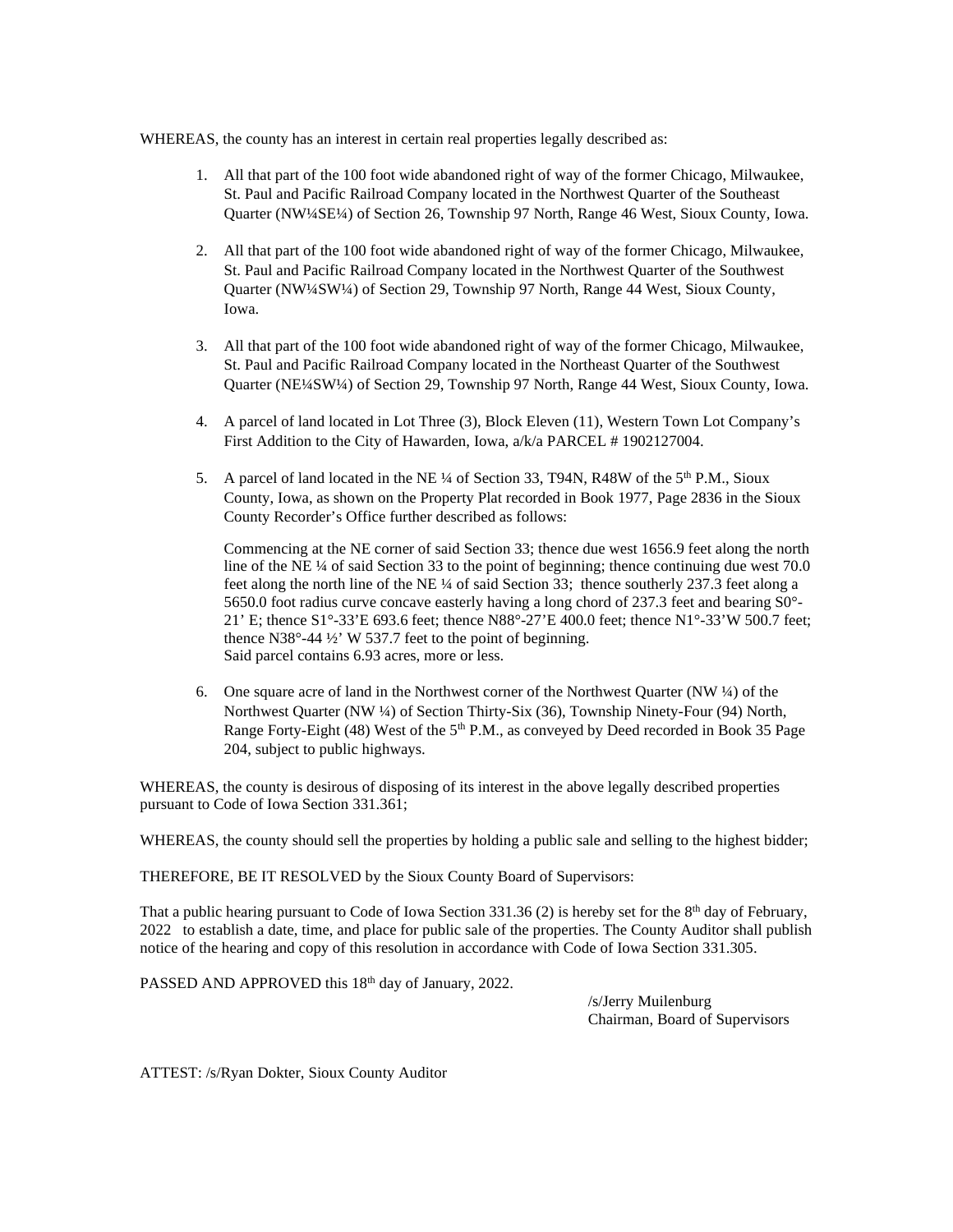- Reviewed the Treasurer Semi-Annual Report with the Board. The Board received the report for information.
- Reviewed the FY2023 Treasurer budget with the Board.
- **6)** Jessica Kooiker, Sioux County Recorder,
	- Reviewed the Recorder Quarterly report with the Board. The Board received the report for information.
	- Reviewed the FY2023 Recorder Budget with the Board.
- **7)** Tom Kunstle, Sioux County Attorney, requested Board approval for a legal assistant hired to replace an employee who left employment. Motion by Degen and supported by Sybesma to approve Kirbee Van De Berg as a legal assistant in the County Attorney's office. Motion carried unanimously.
- **8)** Chairman Muilenburg initiated discussion on a proposed letter to the Iowa Utilities Board regarding the Summit Carbon Pipe Line project. Motion by Vande Weerd and supported by Degen to modify the proposed language to state "we respectfully ask that you refrain from utilizing eminent domain in your pursuits", and to approve the letter following that change. Discussion: Supervisor Bloemendaal stated that using eminent domain would have a negative impact on the ag community and that half of the corn grown locally is used for ethanol and benefits the county not only as ethanol but also feed for a lot of livestock. Voice vote: Sybesma, Yes; Degen, Yes; Bloemendaal, No; Vande Weerd, Yes; Muilenburg, Yes. Motion carried 4 in favor, one opposed.
- **9)** Motion by Degen and supported by Bloemendaal to appoint Mark Sjoerdsma to the Judicial Magistrate Appointing Commission to fill a vacancy. Motion carried unanimously.
- **10)** Joel Sikkema, Sioux County Engineer, reviewed the FY2023 Engineer budget with the Board.
- **11)** Chairman Muilenburg introduced the agenda item for rescinding the Sioux County Vaccination, Testing, and Face Covering Policy. Due to the US Supreme Court ruling, this policy would no longer be needed. Motion by Vande Weerd and supported Sybesma to rescind the policy. Motion carried unanimously.
- **12)** Motion by Sybesma and supported by Degen to approve the Actuarial Services Agreement between SilverStone Group, LLC and Sioux County for the GASB 75 report. Motion carried unanimously.
- **13)** Motion by Vande Weerd and supported by Sybesma to approve the Sioux County Provider and Program Participation Agreement between Northwest Iowa Development and Sioux County for FY22. Motion carried unanimously.
- **14)** Motion by Vande Weerd and supported by Degen to approve the lease agreement between Sioux Rivers Regional Mental Health and Disabilities Services and Sioux County for Regional vehicles. Motion carried unanimously.
- **15)** Committee Reports:
	- **Degen** Attended the Communications, E-911 and EMS meetings. FY2023 budgets were discussed.